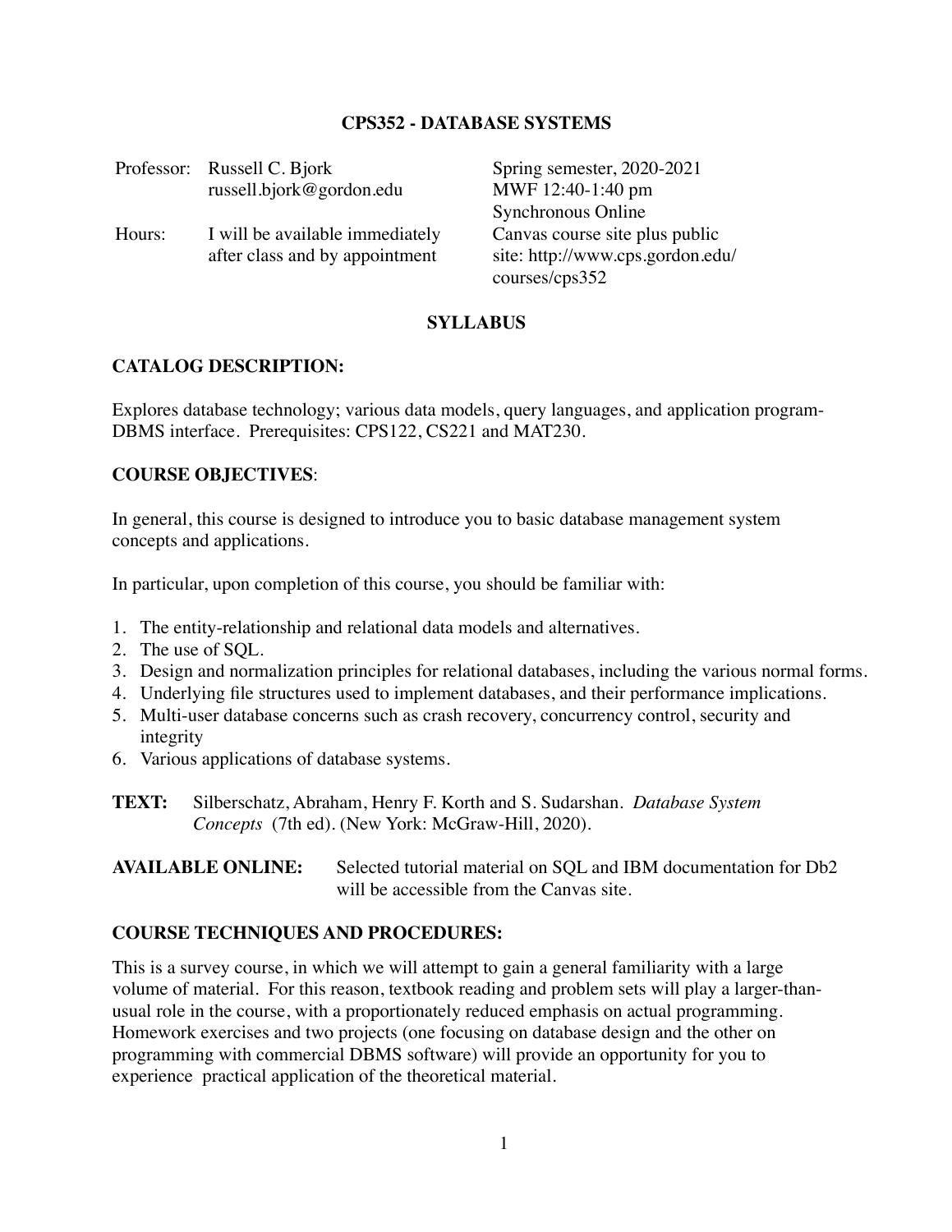## **COURSE REQUIREMENTS AND EVALUATION:**

- 1. You will be expected to read most of the textbook, as assigned in the topic schedule below. Reading assignments should be completed **BEFORE** the class hour in which the topic is discussed. Lecture presentations will assume that you have read the text, and it is expected that your participation in the class will reflect that fact. However, our classroom discussion will not rigidly follow the order of material in the text, nor will it be confined to material covered there.
- 2. Homework will be assigned for most classes. Homework assignments will be posted on the course Home Page in Canvas, and will be turned in under Assignments on Canvas. Solutions to homework problems will be discussed in class, and will eventually also be posted on Canvas.

 All together, homework will be worth 30% of the final course grade, with the weight assigned to each assignment based on the number and difficulty of the problems. (The size of the assignments, and hence the weight, will tend to be higher in the first part of the course.) Credit for homework will be awarded on the basis of the completeness and correctness of your solutions, with significant credit given for a reasonably complete attempt at solving each problem, even if the final answer is not correct.

- Homework must be turned in **BEFORE** the start of class on the date indicated. Late problem sets will **NOT** be accepted unless an extension is granted **IN ADVANCE**.
- Homework will be turned in electronically via Canvas or email.
- You may work together with another student on a problem set provided each of you works on each problem, and each turns in his/her own work.
- Where a problem calls for writing a program, it is sufficient to write it out by hand; you need not enter it into the computer unless you are explicitly told to do so.
- For some of the problems (designated "Practice Exercises" in the book), the textbook authors have posted solutions. You may not refer to these until after you have done the problem yourself, and your answer is expected to be your own work.
- Often, solutions to other problems in the book has been posted illicitly or by "cheat" sites on the web. You may **NOT** use these for homework. If homework is turned in that is obviously derived from such a source, it will be treated as a form of plagiarism.
- 3. Structured Query Language (SQL) is the standard language for querying databases even those based on some model other than the relational model for which it was developed. For this reason, it is important that you become thoroughly familiar and comfortable with using SQL. Several homework assignments will include questions that can be answered by performing a query and/or an update on an example database; you will be required to turn in a copy of the queries/updates and the answers that you got from them as part of the homework, and in somc cases results will be checked in the actual database. Learning how to formulate the required queries and updates may require some searching of relevant SQL tutorial resources and reference materials; not everything needed will be presented in class.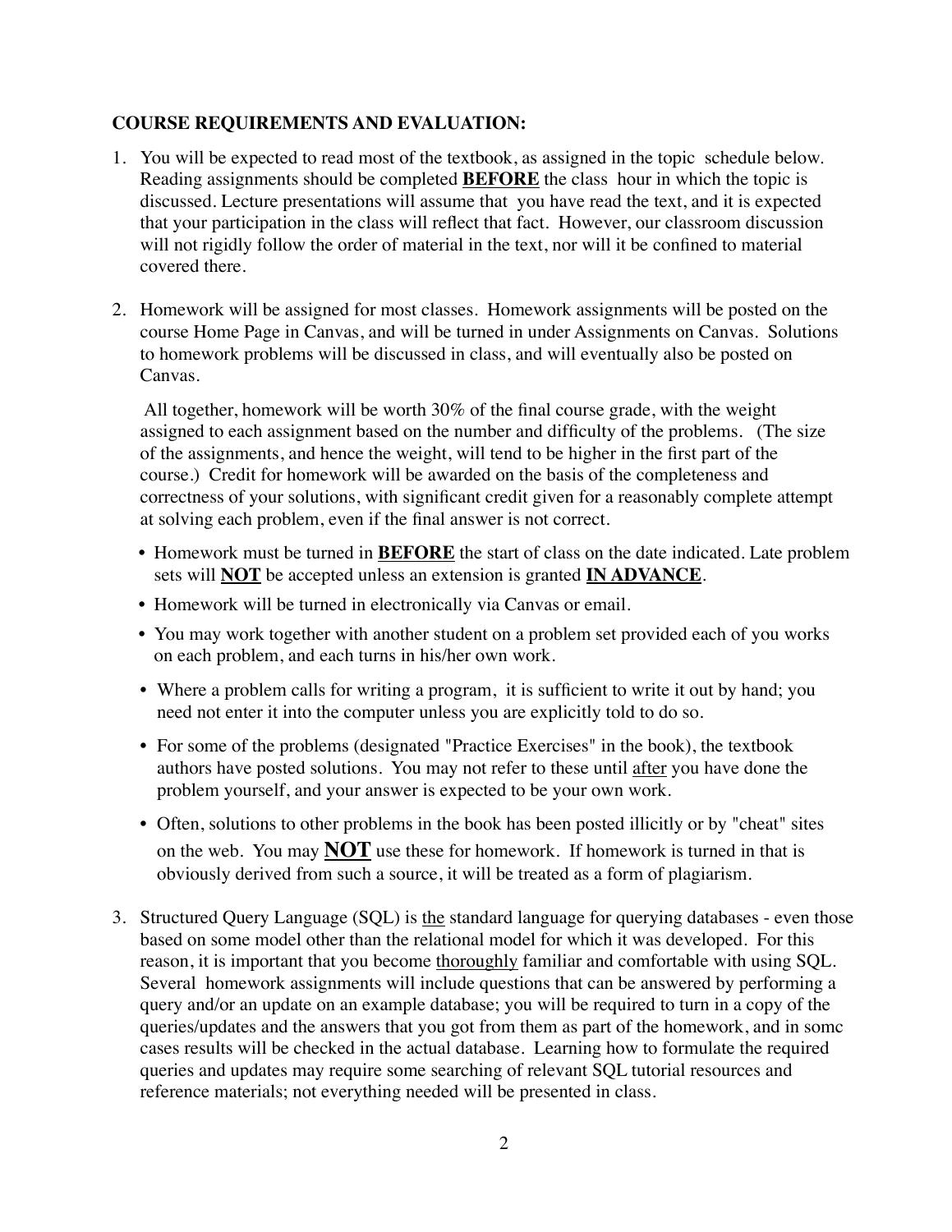- 4. Working as part of a team of 2 students (One team of 3 will be allowed with advance permission from the professor if needed due to there being an odd number of students in the class), you will apply what you are learning to designing a relational database for an application of your own choice, requiring on the order of a dozen tables. You will be responsible for turning in (1) a description of the requirements for this system; (2) an E-R diagram; and (3) a relational schema and an actual database with simulated data. (You are not responsible for building the application - only for designing the database for it.) Specific requirements for the project will be posted on the course Home Page on Canvas, and things that need to be turned in will be turned in under Assignments on Canvas. All parts of this project, together, will be worth 15% of the final course grade.
- 5. Working as part of a team of 2 (One team of 3 will be allowed with advance permission from the professor if needed due to there being an odd number of students in the class) students, you will do a major programming project involving the development of a DBMS application using SQL embedded in Java, using a database design and GUI furnished by the professor. Specific requirements for the project will be posted on the course Home Page on Canvas, and things that need to be turned in will be turned in under Assignments on Canvas. This project will be worth 20% of the final grade.
- 6. There will be a midterm and a final examination (both take home) given as shown in the course schedule below. The midterm will account for 15% and the final 20% of the final course grade (total 35%). Exams will be open book, open notes.

| Summary: | Homework                | 30%     |
|----------|-------------------------|---------|
|          | Database design project | 15%     |
|          | Programming project     | 20%     |
|          | 2 Exams                 | 35%     |
|          |                         | $100\%$ |

7. Your final grade will be computed on the basis of a weighted sum of the items listed above. The following are minimum guaranteed grades for the percentages indicated:

|                        | 93\% - 100\%: A     | $90\% - 92.9\% \cdot A$ |
|------------------------|---------------------|-------------------------|
| $87\%$ - $89.9\%$ : B+ | $83\% - 86.9\%$ : B | $80\% - 82.9\%$ : B-    |
| $77\%$ - $79.9\%$ : C+ | $73\%$ - 76.9%: C   | $70\%$ - $72.9\%$ : C-  |
| $67\%$ - 69.9\%; D+    | $63\%$ - 66.9%: D   | $60\% - 62.9\%$ : D-    |

#### **ACADEMIC DISHONESTY**

From the Gordon College Student Handbook: "Academic dishonesty—which occurs chiefly in the form of cheating and plagiarism—is regarded by Gordon College as a major violation of both the academic and spiritual principles of this community. A student who commits an act of academic dishonesty will receive disciplinary sanctions, which may include a failing grade on an assignment or failure of the course; in extreme cases and/or a repeat offense, the student may also face academic suspension or expulsion from the College. Given the serious consequences of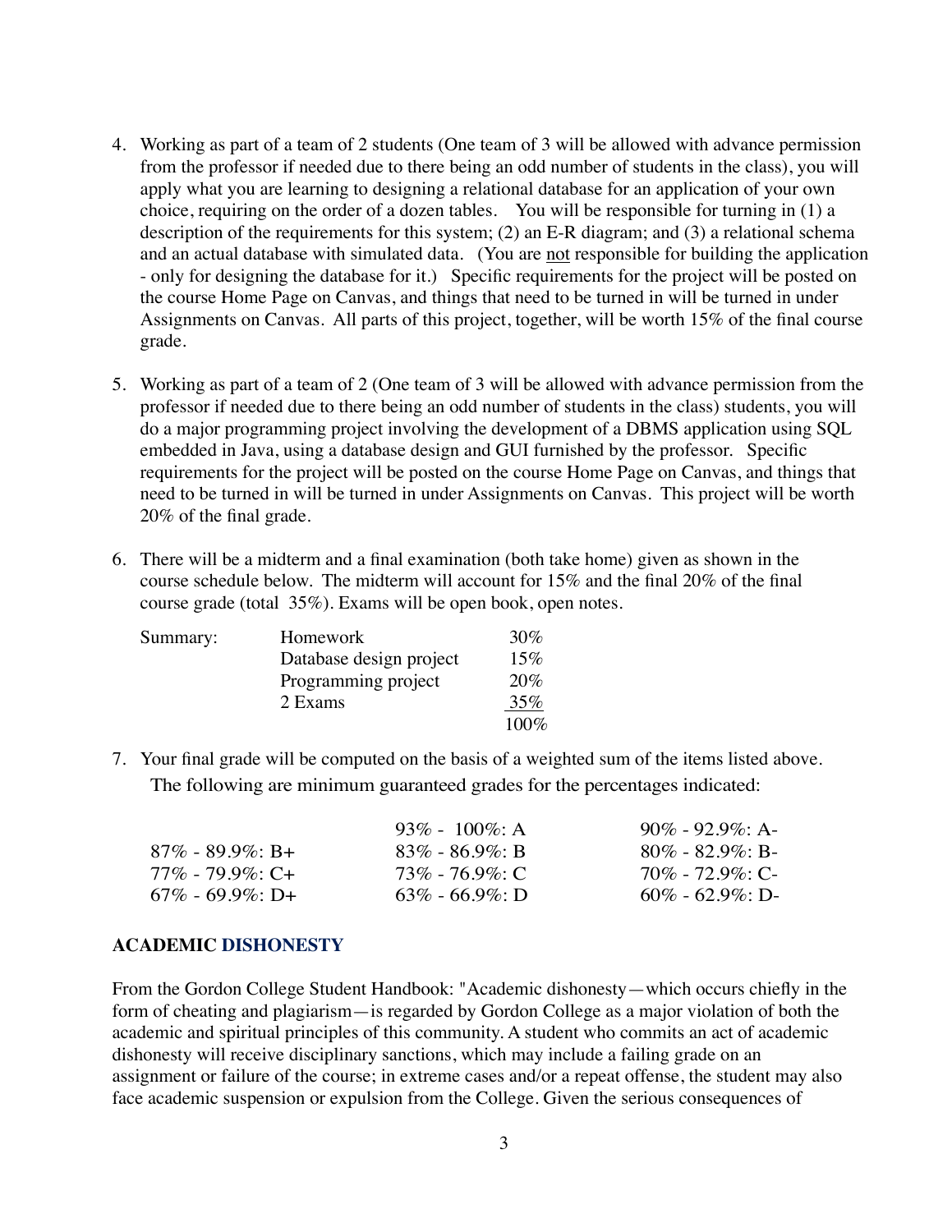academic dishonesty, students are encouraged to discuss any difficulties openly with their instructors instead of resorting to dishonest conduct. The handbook also defines plagiarism as "presenting another person's words, work or opinions as one's own. "

Academic dishonesty will not be tolerated. You know better. Just don't!

# **POLICY STATEMENT ON EXTENSIONS AND INCOMPLETES**:

- 1. Extensions of the due dates for homework or projects MAY be given in the event of extenuating circumstances (such as illness, personal emergency) IF you submit a brief written request to the professor as soon as possible after the circumstances arise.
- 2. A grade of Incomplete MAY be given without penalty IF you are unable to complete the course work by the last day of the term due to major illness or other similar emergency. You must apply for this using the form provided by the registrar. Such a request will only be granted if you are substantially up-to-date with your course work and were making good progress in the course up to the time that the difficulty arose. Of course, you must complete all work for the course by the midpoint of the next semester in accordance with College policy.

# **ATTENDANCE POLICY:**

Regular class attendance is expected of all students, and class attendance will be recorded. Absences from class will be classified as "excused" or "unexcused". An excused absence is one where the student misses class for a compelling reason (such as sickness, a field trip for another course, or an athletic competition, but not something like alarm clock issues) and has requested an excused absence. A student may request an excused absence up to three times in the semester by simply notifying the professor via email of the reason for the absence - prior to missing the class if possible. If it is necessary to miss more than three classes, the student must provide written documentation (such as a health center or doctor's note, or a notification from an athletic coach) for additional absences - otherwise they will be considered unexcused. A student who anticipates the need to miss multiple classes due to athletic competitions or other student activities must furnish written documentation, should review the college's attendance policy in the catalog, and must then discuss alternatives to class attendance with the professor at the start of the semester.

Normally homework or other written work due at a class where the student has an excused absence must be turned in prior to the class, but the professor may choose to allow work to be turned in late without penalty in the case of an unanticipated absence.

At the end of the semester, the student's final average will be reduced 1% for each unexcused absence after the first. A student who has more than 12 unexcused absences will fail the course automatically.

A student who is habitually late will have late arrival for class counted as a half absence for that class, and a student who sleeps through most or all of a given class session will be counted as absent for that class.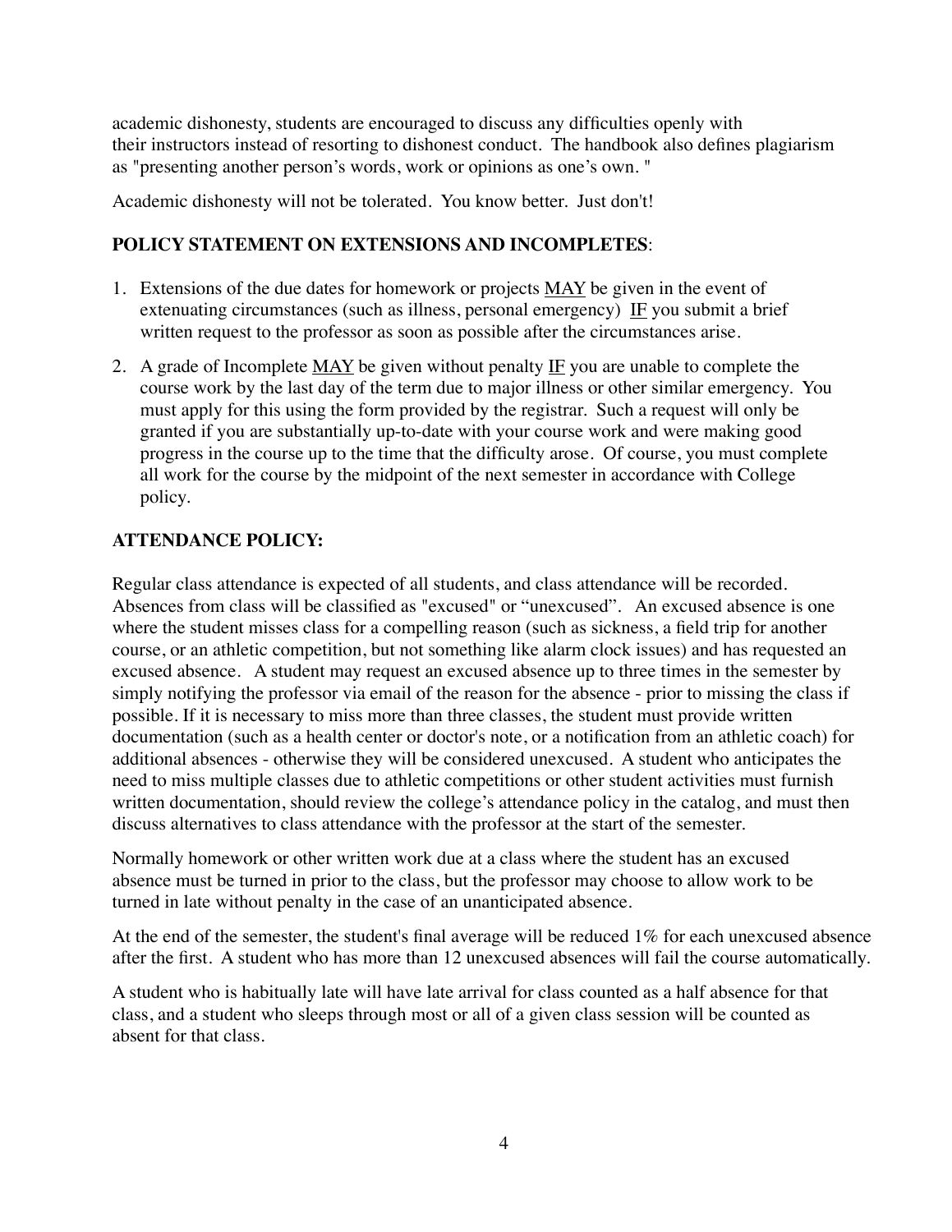## **STUDENTS WITH DISABILITIES:**

Gordon College is committed to assisting students with documented disabilities (see Academic Catalog Appendix C, for documentation guidelines). A student with a disability who may need academic accommodations should follow this procedure:

- 1. Meet with a staff person from the Academic Success Center (Jenks 412 X4746) to:
	- a. make sure documentation of your disability is on file in the ASC,
	- b. discuss the accommodations for which you are eligible,
	- c. discuss the procedures for obtaining the accommodations, and
	- d. obtain a **Faculty Notification Form**.

2. Deliver a Faculty Notification Form to each course professor *within the first full week of the semester;* at that time make an appointment to discuss your needs with each professor.

Failure to register in time with your professor and the ASC may compromise our ability to provide the accommodations. Questions or disputes about accommodations should be immediately referred to the Academic Support Center. See Grievance Procedures available from the ASC.

## **TENTATIVE SCHEDULE OF TOPICS:**

| Date             | Topic(s)                                                                                            | Reading                                                               | Homework/Exams/<br>Projects Due              |
|------------------|-----------------------------------------------------------------------------------------------------|-----------------------------------------------------------------------|----------------------------------------------|
| $M$ 2/1          | Course Introduction; Fundamental<br><b>DBMS</b> Concepts                                            |                                                                       | <b>Start Design Project</b>                  |
| W <sub>2/3</sub> | (continued)                                                                                         | ch.1                                                                  |                                              |
| F2/5             | The Relational Model; Relational<br>Algebra                                                         | $§ 2.1 - 2.4$                                                         |                                              |
| $M$ 2/8          | (continued)                                                                                         | $§2.5 - 2.6.5$                                                        |                                              |
| W 2/10           | (continued)                                                                                         | $§2.6.6 - 2.7$                                                        |                                              |
| F2/12            | Entity-Relationship Data Modeling                                                                   | $§6.1 - 6.7$                                                          |                                              |
| $M$ 2/15         | Oral Presentations / Class Discussion<br>of Design Project Requirements;<br>ER Modeling (continued) |                                                                       | <b>DESIGN PROJECT</b><br><b>REQUIREMENTS</b> |
| W 2/17           | <b>SQL</b>                                                                                          | $§3.1 - 3.2;$<br>Skim/review<br>$§$ 3.3-3.7, 3.9-3.10<br>as necessary |                                              |
| F2/19            | (continued)                                                                                         | Read § 3.8, 4.1,<br>4.3, 5.4<br>carefully                             |                                              |
|                  | $M$ 2/22 (continued)                                                                                | $§$ 4.4-4.5                                                           |                                              |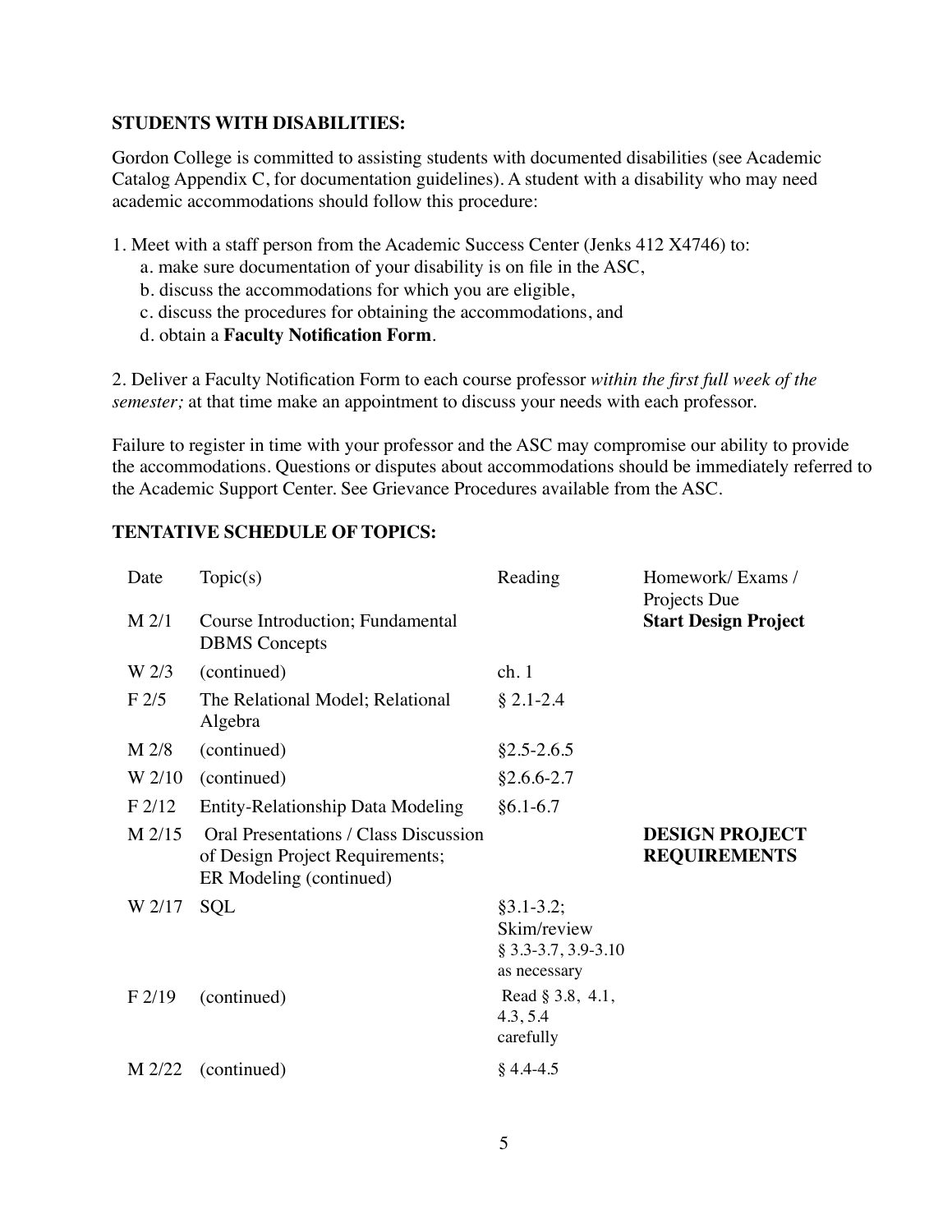| W 2/24           | (continued)                                                                                              | § 5.3; 4.2                                                                       |                                                                                                                             |
|------------------|----------------------------------------------------------------------------------------------------------|----------------------------------------------------------------------------------|-----------------------------------------------------------------------------------------------------------------------------|
| F2/26            | (continued)                                                                                              | $§$ 4.7                                                                          |                                                                                                                             |
| M 3/1            | Oral Presentations/Discussions of<br>Design Project E-R Diagrams;<br>(Start Relational Calculus if time) |                                                                                  | <b>DESIGN PROJECT</b><br><b>E-R DIAGRAM</b>                                                                                 |
| W 3/3            | <b>Relational Calculus; QBE</b>                                                                          | $§ 27.1 - 27.3; briefly$<br>look at 27.4<br>(available online at<br>db-book.com) |                                                                                                                             |
| $F$ 3/5          | Database Normalization                                                                                   | $§ 7.1 - 7.2$                                                                    |                                                                                                                             |
| M 3/8            | (continued)                                                                                              | § 7.3                                                                            |                                                                                                                             |
| W 3/10           | (continued)                                                                                              | $\S$ Read $\S$ 7.4.1,<br>7.4.2; Skim §<br>7.4, 3, 7.4.4;                         |                                                                                                                             |
| F3/12            | (continued)                                                                                              | § 7.5                                                                            |                                                                                                                             |
| M 3/15           | (continued)                                                                                              | $§ 7.6-7.7, 7.9;$<br>§ 28.1 (available<br>online at db-<br>book.com)             |                                                                                                                             |
|                  | W 3/17 Review and Catch-up                                                                               |                                                                                  | <b>MIDTERM EXAM</b><br>(TAKE HOME)<br><b>MADE AVAILABLE</b><br><b>[THROUGH]</b><br><b>NORMALIZATION</b>                     |
| F3/19            | <b>Database Application Development</b>                                                                  | $§ 9.1 - 9.2;$<br>$§ 9.8-9.8.1; § 5.1;$                                          |                                                                                                                             |
| M 3/22           | Oral Presentations/Discussions of<br>Design Project Database Schema                                      |                                                                                  | <b>DESIGN PROJECT</b><br><b>DATABASE</b><br><b>SCHEMA/</b><br><b>IMPLEMENTATION;</b><br><b>Start Programming</b><br>Project |
| W 3/24           | Reading Day (no class)                                                                                   |                                                                                  |                                                                                                                             |
| F3/26            | Oral Presentations (continued)                                                                           |                                                                                  |                                                                                                                             |
| M 3/29           | Complex Data Types; Support for OO § 8.1-8.2                                                             |                                                                                  | <b>MIDTERM EXAM</b><br><b>DUE</b>                                                                                           |
| W 3/31           | Big Data; Map-Reduce Paradigm                                                                            | $§10.1-10.2$                                                                     |                                                                                                                             |
| F <sub>4/2</sub> | Good Friday - no class                                                                                   |                                                                                  |                                                                                                                             |
| M 4/5            | Easter Monday - no class                                                                                 |                                                                                  |                                                                                                                             |